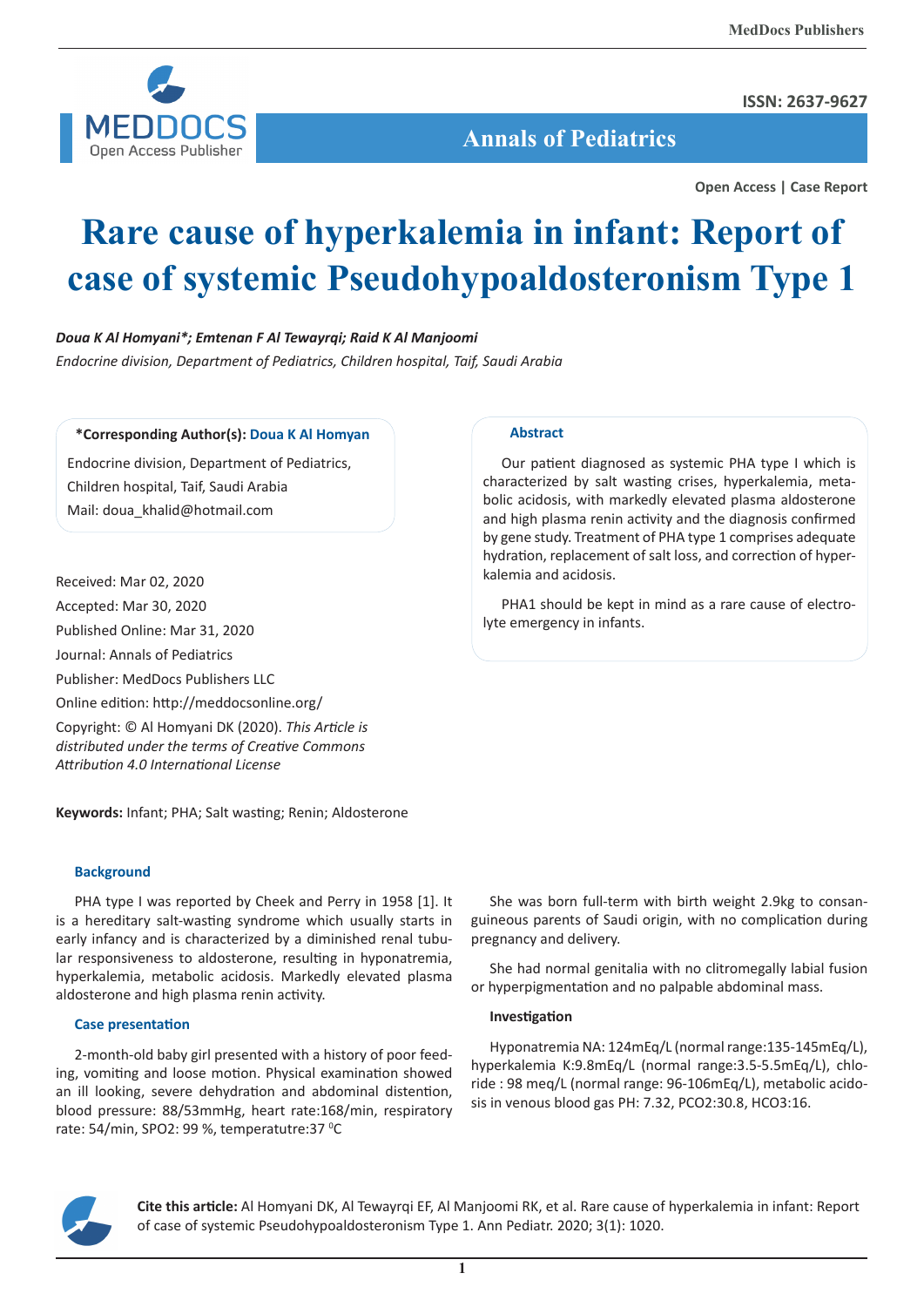Due to low serum sodium and high serum potassium RTA type 4 and hypoaldosteroinsm were suspected. Renal function test showed: creatinin: 0.5 mg/dl (normal range:0.3-0.7mg/dl), BUN: 13 mg/dl (normal range: 4-15mg/dl)

Urine culture and analysis revealed no growth and Renal ultrasound showed no deformity.

Serum aldosterone: 132ng/dl (normal 2-70ng/dl), plasma renin activity: 55.0 ng/ml/hr (normal range: 2-35ng/ml/hr) compatible with hyperreninemic hyperaldosteronism.

Normal serum cortisol: 849 nmol/L (normal >500nmol/L), so 17 hydroxyprogestrone was not requested and congenital adrenal hyperplasia was excluded clinically and biochemically.

Gene study revealed a homozygous variant of uncertain significance in SCNN1A

## **Treatment**

Hyponatremia and dehydration were managed aggressively with large fluid and sodium intake. Sodium balance was only achieved with 40 mEq/kg/day of sodium chloride. Hyperkalemia was managed with glucose and insulin infusion, calcium gluconate, sodium bicarbonate and nebulized Salbutamol then tapered and stopped and now potassium controlled with high dose of sodium polystyrene sulfonate.

## **Outcome and follow up**

The patient currently 9 months old and her growth, in weight and length are below the third percentile. At high doses of sodium bicarbonate, 3% saline and sodium polystyrene sulfonate. She has been admitted to the pediatric intensive care unit frequent times due to recurrent respiratory tract infection.

## **Discussion**

The differential diagnosis of severe salt wasting in infancy usually includes conditions such as congenital adrenal hyperplasia, PHA, aldosterone biosynthesis defect, cystic fibrosis and chronic kidney injury with salt wasting. Pseudohypoaldosteronism (PHA) type I is a rare salt wasting syndrome caused by aldosterone resistance with two distinct forms: an autosomal dominant type, caused by a mutation of the mineralocorticoid receptor with sodium wasting in the kidney, and an autosomal recessive form, resulting from mutations in one of the 3 subunits (alpha, beta, or gamma) of the epithelial Na+ channel (ENaC) [2,3].

The autosomal dominant form, also known as renal PHA type I, is confined to the kidney with less severe disease and no systemic involvement. In the autosomal recessive form, also known as systemic PHA type I, patients have a multisystem disease with salt loss from organs expressing ENaC, including the kidneys, salivary and sweat glands, and the colon. As a result of decreased sodium-dependent liquid absorption in the lungs, children often develop pulmonary symptoms including congestion, wheezing, and recurrent pulmonary infections.

Patients typically present shortly after birth with electrolyte findings mimicking adrenal crisis. The most common age at presentation is from 5 days to 7 months and the syndrome is more common in males [4].

The electrolyte abnormalities of hyponatremia, hyperkalemia, and metabolic acidosis are similar in CAH and PHA. However, in contrast to the CAH, serum cortisol and aldosterone levels are elevated in PHA indicating normal glucocorticoid production and resistance to aldosterone activity. The patient presented here clinically fits the picture of systemic PHA1. Systemic PHA1 is also associated with other clinical features including skin changes [5], increased risk of respiratory infections [6], polyhydramnios [7], and cholelithiasis.

A mutation in the subunit genes (SCNN1A, SCNN1B, SCNN1G) of epithelial sodium channel and the NR3C2 gene encoding the mineralocorticoid receptor, result in systemic PHA1 and renal PHA1, respectively [8]. In our case, gene mutation was detected and the diagnosis of type 1 PHA was confirmed.

Sick infants should be treated urgently; saline infusion to correct volume depletion and hyponatremia, and ion exchange resin or emergency dialysis to control hyperkalemia. After recovery from acute crises, patients can be managed with high dose of oral salt supplements and chronic ion exchange resin therapy, and most patients require lifelong salt supplementation [2]. Long-term treatment consists of oral sodium chloride supplementation for hyponatremia, oral sodium bicarbonate for metabolic acidosis as well as additional sodium supplementation, and oral Kayexalate to prevent hyperkalemia. Infants that have difficulty tolerating these treatments may require gastrostomy tube placement [9]. Outpatient follow-up of such patients involve close contact with family for monitoring of general health, electrolytes and weight-gain.

# **Learning points**

(1) The differential diagnosis of severe salt wasting in infancy is congenital adrenal hyperplasia, PHA, aldosterone biosynthesis defect, cystic fibrosis and chronic kidney injury with salt wasting.

(2) Pseudohypoaldosteronism characterized by three essential features:

(1) Hyperkalemia, (2) metabolic acidosis, (3) abnormally elevated plasma aldosterone concentration

(3) Two different forms of pseudohypoaldosteronism1 can be distinguished on the clinical and genetic level, showing either renal or systemic form of mineralocorticoid resistance.

## **Acknowledgements**

The authors would like to thank Dr.Shahad AlHomyani for her help in preparing the manuscript.

## **References**

- 1. Cheek DB, Perry JW. A salt wasting syndrome in infancy. Arch Dis Child1958; 33: 252-256.
- 2. Hanukoglu A. "Type I pseudohypoaldosteronism includes two clinically and genetically distinct entities with either renal or multiple target organ defects," Journal of Clinical Endocrinology and Metabolism. 1991; 73: 936–944.
- 3. Hanukoglu I, Hanukoglu A, "Epithelial sodium channel (ENaC) family: Phylogeny, structure-function, tissue distribu- tion, and associated inherited diseases," Gene. 2016; 579: 95–132.
- 4. Oberfield SE, Levine LS, Carey RM, Bejar R, New MI, "Pseudohypoaldosteronism: multiple target organ unresponsiveness to mineralocorticoid hormones. J. Clin. Endocrinol. Metab.1979; 48: 228–234.
- 5. Bonny O, Rossier BC, "Disturbances of Na/K balance: pseudohypoaldosteronism revisited," Journal of the American Society of